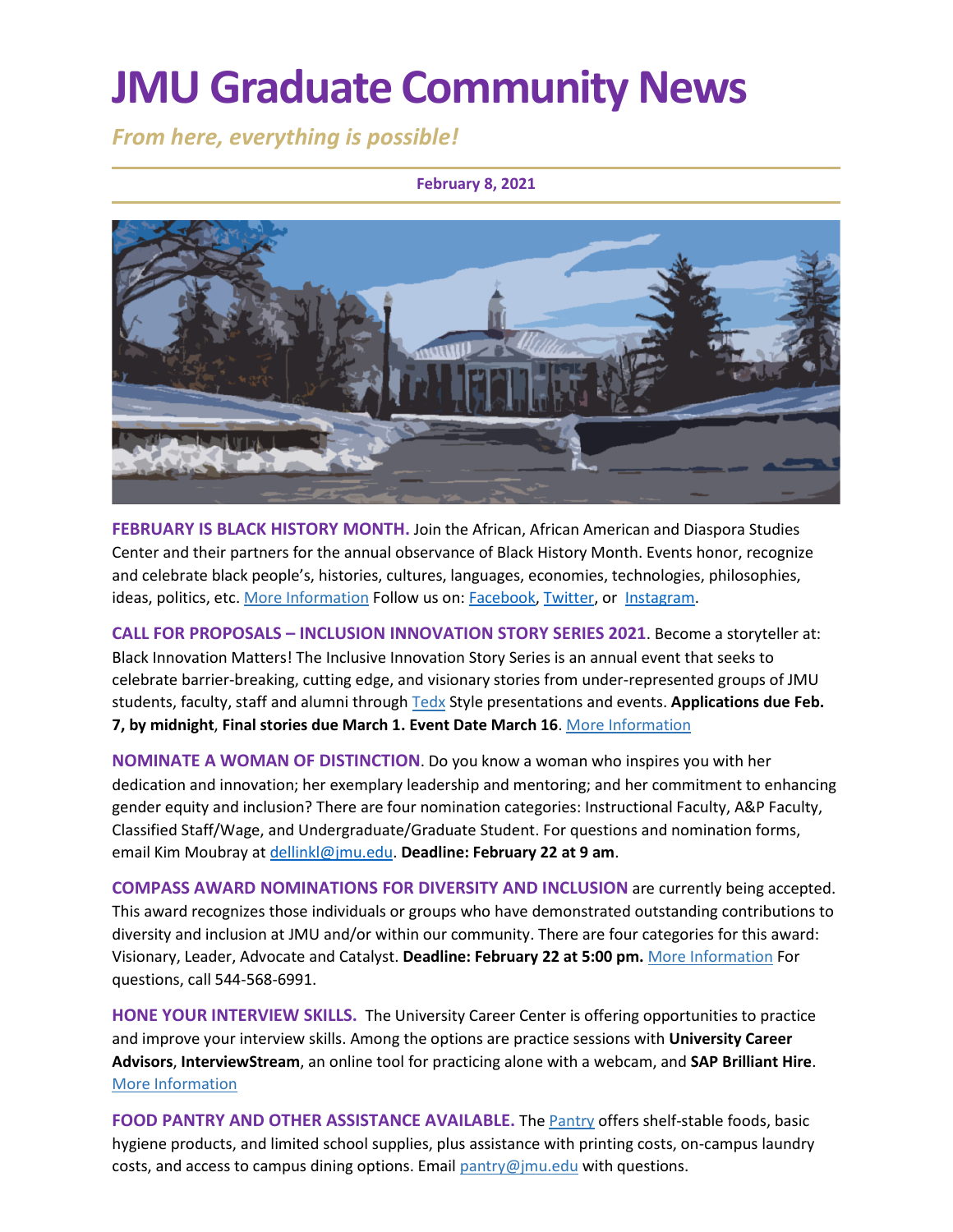#### **THRIVE EVENTS.** Inquire about **THRIVE** meetings and events at [thrive@jmu.edu.](mailto:thrive@jmu.edu)

#### **PARTICIPATE IN THE GRADUATE STUDENT ASSOCIATION:**

- **JOIN THE GSA!** The GSA meets each second **Wednesday** of the month from **7:15-8:00 pm**. For questions email [gsa@jmu.edu.](mailto:gsa@jmu.edu)
- **CONNECT TO GSA.** You may find information for events and participation on our social media pages: [Instagramo](https://www.instagram.com/jmu_gsa/)r [Facebook.](https://www.facebook.com/JMUGSA/)

**VA SEA GRANT FELLOWSHIP OPPORTUNITIES.** Sea Grant is now accepting applications for the 2022 Knauss Marine Policy Fellowship. The fellowship provides a one-year, paid experience for highlyqualified early career professionals to work on issues related to coastal, marine, and Great Lakes science and policy in offices within the executive or legislative branch of government in the Washington, D.C. area. **Deadline: February 19, 2021**[. More Information.](https://vaseagrant.org/fellowship-research-funding/fellowships/post-graduate-professional-fellowships/sea-grant-knauss-marine-policy-fellowship/?utm_source=VASG+Newsletter&utm_campaign=b57609cc9f-EMAIL_CAMPAIGN_2019_10_02_05_31_COPY_01&utm_medium=email&utm_term=0_b691fb6d5b-b57609cc9f-455757025) An additional fellowship opportunity is the [Commonwealth Coastal & Marine Policy Fellowship.](https://vaseagrant.org/fellowship-research-funding/fellowships/post-graduate-professional-fellowships/commonwealth-coastal-marine-fellowship/?utm_source=VASG+Newsletter&utm_campaign=b57609cc9f-EMAIL_CAMPAIGN_2019_10_02_05_31_COPY_01&utm_medium=email&utm_term=0_b691fb6d5b-b57609cc9f-455757025) **Deadline: April 23 at 5:00 pm**.

**GRADUATE ASSISTANTSHIP OPPORTUNITIES**. There are eight Graduate Assistantship positions currently being advertised on [JobLink.](https://joblink.jmu.edu/postings/search?utf8=%E2%9C%93&query=&query_v0_posted_at_date=&query_position_type_id%5B%5D=2&435=&query_organizational_tier_3_id%5B%5D=any&commit=Search) Graduate students may also qualify for student and "wage" staff positions posted on [Joblink.](https://joblink.jmu.edu/)

**THOUSANDS OF DOCUMENTARIES AND FILMS AVAILABLE ONLINE.** JMU Libraries announces new options for streaming videos. Visit the JMU Libraries website to learn more about [streaming video](https://guides.lib.jmu.edu/az.php?t=24588&utm_source=staff-monthly&utm_medium=email&utm_campaign=2021_01_06&utm_content=text_additional-streaming-video-resources)  [resources.](https://guides.lib.jmu.edu/az.php?t=24588&utm_source=staff-monthly&utm_medium=email&utm_campaign=2021_01_06&utm_content=text_additional-streaming-video-resources)

**UPDATES TO STUDENT ACCOUNTABILITY AND STANDARDS.** The Office of Student Accountability and Restorative Practices (OSARP) has updated the 2020-2021 JMU Student Accountability Process and Standards of Conduc[t Handbook.](http://www.jmu.edu/handbook) All students are responsible for knowing the standards of conduct.

**GRADUATE SCHOOL DATES AND DEADLINES.** For upcoming dates and deadlines please refer to this [link](https://www.jmu.edu/registrar/academic-calendar.shtml)

## Upcoming Events

**NEW SHOW AT DUKE GALLERY.** The Duke Hall Gallery of Fine Art welcomes multidisciplinary artist Skeena Reece for her exhibition **Honey and Sweetgrass**, which will run from **Jan. 25 – March 7**. Based in British Columbia, Reece is of Tsimshian/Gitksan and Cree descent. Her performances combine indigenous culture, myth and humor to address racial stereotypes and the effects of colonization. In Honey and Sweetgrass, Reece will exhibit a range of performance art, videos, photography and installation works. More Information

**MADISON VISION SERIES** presents **Sharing Stories of Success and Triumph: Black Alumni through the Decades.** Alumni Charles May, Dr. Darian Parker, Melvin Petty, Angela Reddix and Faye Tate, will discuss their own journeys to success after their time at JMU. **February 24 at 7:00 pm.** Live stream on JMU's Facebook and YouTube Pages. [More information](https://www.jmu.edu/president/mvs/)

**RECOGNIZING IMPLICIT BIAS AND RESPONDING TO MICROAGGRESSIONS.** This live panel will discuss how many of our existing problems regarding diversity, equity, justice, and inclusion stem from our implicit biases. Recognition of implicit biases towards others, who are not like us, is a first step but not the end of one's journey towards equitable inclusion of others. **February 25, 6:30-8:00 pm.** [More](https://www.jmu.edu/cob/diversitycouncil/events/index.shtml)  [information](https://www.jmu.edu/cob/diversitycouncil/events/index.shtml)

**ANNUAL AAAD CONFERENCE** JMU's African, African American, and Diaspora Studies program hosts its annual interdisciplinary conference, to be held as a virtual webinar **Wednesday, February 17** through **Saturday, February 20, 2021**. This year's theme is "**Movement, Collectives, and Collectivity**." Ranging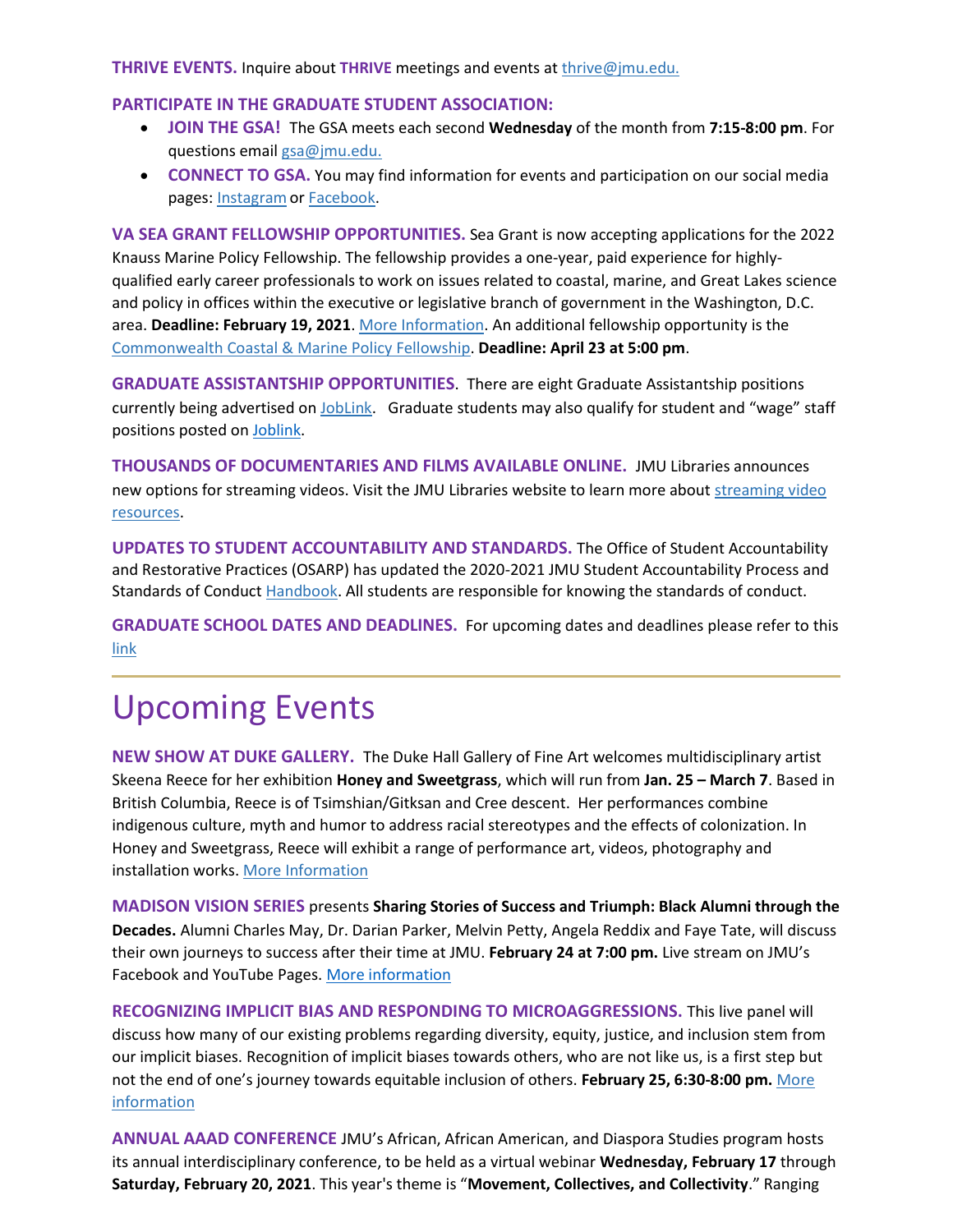across topics from archival practices to Black Lives Matter, the conference will bring together a group of scholars and archivists from a wide variety of fields. The conference will feature a keynote presentation by poet and scholar-activist [Claudia Rankine](https://afamstudies.yale.edu/people/claudia-rankine) (*Citizen*, *Don't Let Me Be Lonely*, co-founder o[f](https://theracialimaginary.org/) [The Racial](https://theracialimaginary.org/)  [Imaginary Institute\)](https://theracialimaginary.org/). [More Information](https://www.jmu.edu/africana/aaad-conference.shtml)

**JMU DIVERSITY CONFERENCE.** Mark your calendars now for the week of **March 15, 2021**. This year, we are offering an exciting new format, featuring a week of mostly online programming. More information forthcoming.

[More on-campus events](https://ems.jmu.edu/MasterCalendar/MasterCalendar.aspx?_ga=2.261279492.802742690.1601384782-920476218.1518451077)

### Tips from TGS (The Graduate School)

**The Student Handbook**. It is the responsibility of every student to know and follow the policies outlined in the JMU Student Handbook along with federal, state, and local laws[. Student Handbook](https://www.jmu.edu/osarp/handbook/index.shtml)

**Graduate Polices.** You are responsible to read and follow the graduate policies set forth in the [Graduate](http://jmu.edu/catalog)  [Catalog.](http://jmu.edu/catalog) Important information regarding degree progress, including rules for successful progression and continuous enrollment are also on the [Graduate School website.](https://www.jmu.edu/grad/current-students/degree-progress/index.shtml) Some temporary policies are currently in force due to COVID-19. [Temporary Policies](https://www.jmu.edu/grad/temporary-graduate-school-policies.shtml)

**Approval of a Thesis or Dissertation Committee.** Students who are completing these sorts of projects must submit a signed approval form to The Graduate School by the second week of the semester in which the student first registers for thesis or dissertation credits. [Approval form](https://www.jmu.edu/grad/_files/CommitteeApprovalForm2017-18.pdf)

**Monitor your Dukes E-Mail account!** Official information is sent to each student's official [Dukes e-mail](http://www.jmu.edu/computing/helpdesk/selfhelp/DukesEmail.shtml)  [account.](http://www.jmu.edu/computing/helpdesk/selfhelp/DukesEmail.shtml) Check your @dukes.jmu.edu e-mail account on a regular basis.

**Monitor [MyMadison!](http://mymadison.jmu.edu/)** The *Student Center* in [MyMadison](http://mymadison.jmu.edu/) is where you will find advising information, register for classes, and where you can view "*To Do Items"* that will keep you on track towards graduation. Use the Student Center to update your mailing address and cell phone number. It is *your responsibility* to maintain accurate contact information. Check your account regularly. Don't miss important information!

#### **Essential Links:**

- [Graduate School Website](http://www.jmu.edu/grad)
- [Graduate Catalog with Graduate Policies](http://www.jmu.edu/catalog/index.shtml)
- **[JMU Student Handbook](https://www.jmu.edu/osarp/handbook/index.shtml)**
- **•** [Forms for Graduate Students](http://www.jmu.edu/grad/current-students/graduate-forms.shtml)
- **•** [Thesis Guidelines](http://www.jmu.edu/grad/current-students/thesis-dissertation/information.shtml)
- [Financial Aid](http://www.jmu.edu/finaid/sap.shtml)

**Have Questions?** Please contact the following person if you have questions regarding:

| Thesis/Dissertations                            | Laura Ryman (rymanle@jmu.edu)     |
|-------------------------------------------------|-----------------------------------|
| Assistantships/Scholarships                     | Boris Escalona (escalobd@jmu.edu) |
| Graduation/Commencement/Transfer of Credit      | Kathryn Brown (wendelkt@jmu.edu)  |
| <b>Continuous Enrollment (Current Students)</b> | Laura Ryman (rymanle@jmu.edu)     |
| Initial Enrollment (Unable to Begin Program)    | Sheree Will (willsa@jmu.edu)      |
| <b>General Questions</b>                        | Pamela Bell (grad@jmu.edu)        |